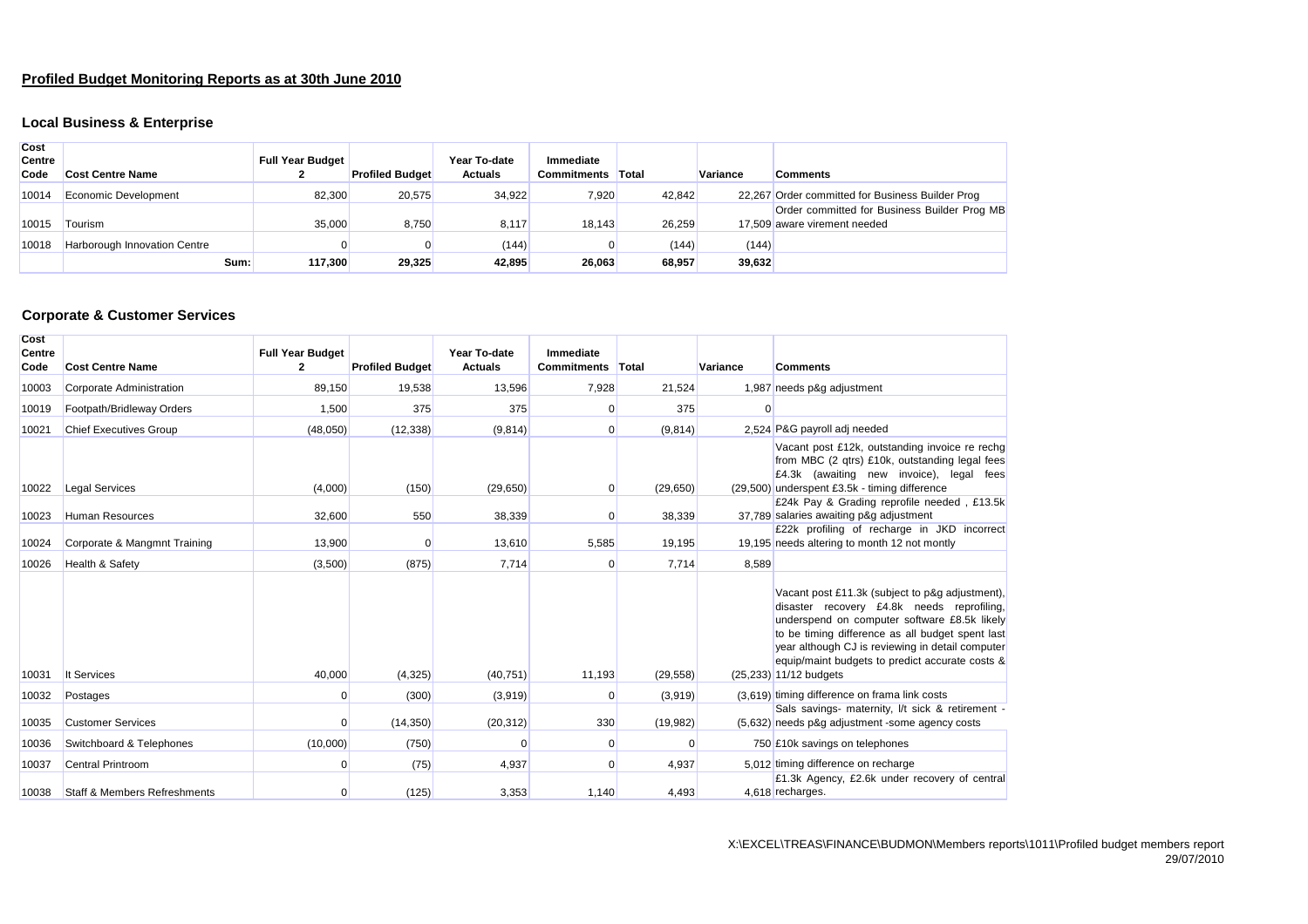| Cost<br>Centre |                                   | <b>Full Year Budget</b> |                        | Year To-date   | Immediate         |             |                  |                                                                                                 |
|----------------|-----------------------------------|-------------------------|------------------------|----------------|-------------------|-------------|------------------|-------------------------------------------------------------------------------------------------|
| Code           | <b>Cost Centre Name</b>           | $\mathbf{2}$            | <b>Profiled Budget</b> | <b>Actuals</b> | Commitments Total |             | Variance         | <b>Comments</b>                                                                                 |
| 10051          | <b>Land Charges</b>               | 3,200                   | (550)                  | (1, 150)       | 3,510             | 2,360       |                  | no budget for Idox installation (needs p&g<br>2,910 adjustment)                                 |
| 10054          | <b>Lga Subscriptions</b>          | 23,100                  | 11,670                 | 11,670         | 0                 | 11,670      | $\overline{0}$   |                                                                                                 |
| 10059          | <b>Community Forums</b>           | 14,200                  | 3,550                  | 2,315          | $\mathbf 0$       | 2,315       | (1,235)          |                                                                                                 |
| 10060          | Elections                         | 79,200                  | 18,300                 | 18,359         | $\mathbf 0$       | 18,359      | 59               |                                                                                                 |
| 10061          | <b>Registration Of Electors</b>   | 131,800                 | 31,700                 | 25,278         | $\mathbf 0$       | 25,278      |                  | most of expenditure in second half of year when<br>(6,422) register produced - need reprofiling |
| 10063          | Furniture & Equipment             | 7,000                   | 1,750                  | 1,800          | $\mathbf 0$       | 1,800       | 50               |                                                                                                 |
| 10066          | Performance/Change Management     | 0                       | (125)                  | (4,672)        | 0                 | (4,672)     |                  | (4,547) various small underspends                                                               |
| 10069          | Communication                     | 0                       | (250)                  | (27, 321)      | $\mathbf 0$       | (27, 321)   |                  | £2k l/term sick. £5k o/s annual pymt Rutl porta -<br>(27,071) p&g adjustments needed            |
| 10070          | <b>Scrutiny Support</b>           | 23,900                  | 5,600                  | 5,150          | 0                 | 5,150       | (450)            |                                                                                                 |
| 10071          | <b>Corporate Activities</b>       | 1,053,800               | 239,877                | 239,877        | $\mathbf 0$       | 239,877     |                  |                                                                                                 |
| 10072          | Members Allowances & Expenses     | 526,400                 | 131,450                | 129,574        | 460               | 130,034     | (1, 416)         |                                                                                                 |
| 10073          | <b>Committee Servicing</b>        | 127,500                 | 31,875                 | 30,046         | 0                 | 30,046      | (1,829)          |                                                                                                 |
| 10078          | Emergency Plan/ Bus Continuity    | 49,100                  | 12,025                 | 9,672          | 0                 | 9,672       |                  | (2,353) Adjusted by £7k saving                                                                  |
| 10104          | Consultation                      | 44,000                  | 11,000                 | $\Omega$       | $\mathbf 0$       | $\mathbf 0$ |                  | (11,000) Review budget spread                                                                   |
| 10113          | <b>Offices</b>                    | (14,900)                | 27,950                 | 18,692         | 12,206            | 30,898      | 2,948            |                                                                                                 |
| 10114          | <b>Head Of Corporate Services</b> | 0                       | $\Omega$               | $\Omega$       | $\mathbf 0$       | $\mathbf 0$ | 0                |                                                                                                 |
| 10165          | <b>Public Burials</b>             | 5,200                   | 1,300                  | 675            | $\mathbf 0$       | 675         | (625)            |                                                                                                 |
| 10169          | <b>Energy Management</b>          | 28,300                  | 7,075                  | 6,300          | $\mathbf 0$       | 6,300       | (775)            |                                                                                                 |
| 10202          | Doddridge Road Offices            | 0                       | 600                    | (407)          | 607               | 200         | (400)            |                                                                                                 |
| 10221          | <b>Head Of Community Services</b> | 0                       | 1,789                  | 1,789          | 0                 | 1,789       | $\left( \right)$ |                                                                                                 |
| 10222          | <b>Head Of Change Services</b>    | $\mathbf 0$             | 1,726                  | 1,726          | $\mathbf 0$       | 1,726       |                  |                                                                                                 |
| 10223          | <b>Head Of Built Environment</b>  | 0                       | 1,687                  | 1,687          | $\mathbf 0$       | 1,687       | $\left( \right)$ |                                                                                                 |
| 10224          | <b>Head Of Street Scene</b>       | 0                       | $\Omega$               | $\Omega$       | $\mathbf 0$       | $\mathbf 0$ | 0                |                                                                                                 |
| 10225          | <b>Head Of Customer Services</b>  | $\mathbf 0$             | 1,912                  | 1,912          | $\overline{0}$    | 1,912       | $\left( \right)$ |                                                                                                 |
| 10226          | Head Of Hith & Enforcement Ser    | $\mathbf 0$             | 1,685                  | 1,685          | $\mathbf 0$       | 1,685       |                  |                                                                                                 |
| 10227          | <b>Head Of Financial Services</b> | 0                       | 1,164                  | 1,164          | $\mathbf 0$       | 1,164       |                  |                                                                                                 |
| 10231          | <b>Central Stationery Store</b>   | 0                       | (1,787)                | (1,787)        | 0                 | (1,787)     |                  |                                                                                                 |
| 10251          | <b>Strategic Director</b>         | 0                       | $\Omega$               | $\Omega$       | $\mathbf 0$       | $\mathbf 0$ |                  | 0 Post removed                                                                                  |
| 10252          | Deputy Chief Executive            | (23, 500)               | (15, 617)              | (16, 342)      | 725               | (15, 617)   |                  |                                                                                                 |
| 10253          | Interim Strategic Director        | 0                       | $\Omega$               | 15,286         | $\mathbf 0$       | 15,286      |                  | 15.286 Consultants fees - Post now finished                                                     |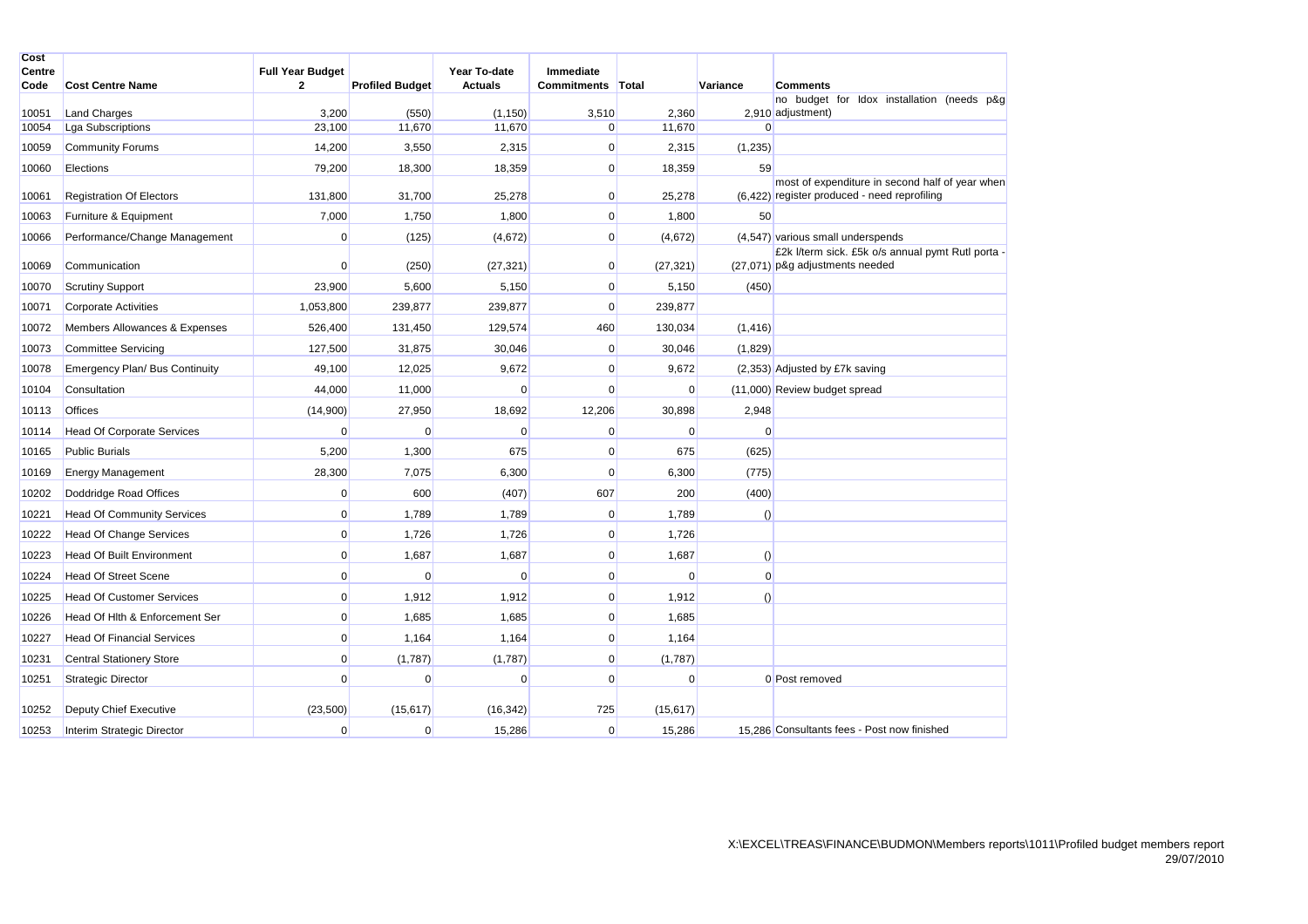| <b>Cost</b><br>Centre |                         | <b>Full Year Budget</b> |                        | Year To-date   | Immediate   |              |           |          |
|-----------------------|-------------------------|-------------------------|------------------------|----------------|-------------|--------------|-----------|----------|
| Code                  | <b>Cost Centre Name</b> |                         | <b>Profiled Budget</b> | <b>Actuals</b> | Commitments | <b>Total</b> | Variance  | Comments |
| 10303                 | Lutterworth Office      | 22.400                  | 6,850                  | 7,706          | 201         | 7,907        | 1,057     |          |
|                       | Sum: l                  | 2,212,300               | 521,381                | 458,161        | 43,885      | 502.046      | (19, 335) |          |

#### **Finance**

| <b>Cost</b><br><b>Centre</b> |                                     | <b>Full Year Budget</b> |                        | Year To-date   | Immediate          |           |                  |                                                    |
|------------------------------|-------------------------------------|-------------------------|------------------------|----------------|--------------------|-----------|------------------|----------------------------------------------------|
| Code                         | <b>Cost Centre Name</b>             | $\mathbf{2}$            | <b>Profiled Budget</b> | <b>Actuals</b> | <b>Commitments</b> | Total     | Variance         | <b>Comments</b>                                    |
| 10025                        | <b>Accountancy Services</b>         | 5,700                   | (8,375)                | 21,449         | 418                | 21,867    |                  | 30,242 Agency staff costs, Pay and grading changes |
| 10027                        | <b>Internal Audit</b>               | $\mathbf 0$             | (16, 524)              | (16, 524)      | $\Omega$           | (16, 524) | $\left( \right)$ |                                                    |
| 10028                        | <b>Exchequer Services</b>           | $\overline{0}$          | (2,625)                | 6,853          | 3,325              | 10,178    |                  | 12.803 Consultancy costs re: direct debit update   |
| 10029                        | Payroll                             | $\mathbf 0$             | 0                      | 833            | $\Omega$           | 833       | 833              |                                                    |
| 10030                        | <b>Finance Services Admin</b>       | $\mathbf 0$             | 0                      | 324            |                    | 324       | 324              |                                                    |
| 10034                        | <b>Debtors</b>                      | $\mathbf 0$             | $\Omega$               |                | $\Omega$           |           |                  |                                                    |
| 10040                        | <b>Revenues &amp; Benefits</b>      | $\mathbf 0$             | (300)                  | 5,518          |                    | 5,518     |                  | 5,818 Coding error, jnl raised                     |
| 10042                        | Non Domestic Rates                  | 55,600                  | 55,600                 | 61,806         | $\Omega$           | 61,806    |                  | 6,206 Yr end transactions                          |
| 10044                        | <b>Council Tax Collection Costs</b> | 566,400                 | 218,825                | 170,394        |                    | 170,394   | (48, 431)        |                                                    |
| 10045                        | <b>Council Tax Benefits</b>         | 66,900                  | 61,975                 | 63,575         | $\Omega$           | 63,575    | 1,600            |                                                    |
| 10046                        | <b>Benefits</b>                     | (85, 400)               | (23, 500)              | (34, 872)      |                    | (34, 872) | (11, 372)        |                                                    |
| 10048                        | <b>Treasury Management</b>          | 31,100                  | 7,775                  | 5,550          | $\Omega$           | 5,550     | (2, 225)         |                                                    |
| 10050                        | Interest & Investment Income        | (148, 200)              | (7,682)                | (7,682)        | $\Omega$           | (7,682)   | $\left( \right)$ |                                                    |
| 10052                        | Non Distributed Costs               | 295,400                 | 7,600                  | 7,529          |                    | 7,529     | (71)             |                                                    |
| 10053                        | Corporate Managmnt (Resources)      | 248,400                 | 24,164                 | 14,169         | 9,995              | 24,164    | $\left( \right)$ |                                                    |
| 10100                        | <b>Concessionary Fares</b>          | 430,500                 | 107,625                | 24,083         | $\Omega$           | 24,083    |                  | (83,542) Awaiting invoices                         |
| 10137                        | <b>Leisure Trust</b>                | 1,300                   | 325                    | 325            | $\Omega$           | 325       | $\left( \right)$ |                                                    |
| 10185                        | <b>Housing Advances</b>             | 1.700                   | 425                    | 758            |                    | 758       | 333              |                                                    |
| 10187                        | <b>Housing Benefits</b>             | 373,200                 | 2,602,325              | 2,483,989      | 0                  | 2,483,989 |                  | (118,336) Rent Allowances                          |
| 10204                        | <b>Welland Procurement</b>          | $\overline{0}$          | (7,500)                | (7,500)        | 0                  | (7,500)   | $\Omega$         |                                                    |
| 10257                        | Corporate Debt                      | $\mathbf 0$             | (425)                  | (3,291)        | $\Omega$           | (3,291)   | (2,866)          |                                                    |
| 10440                        | <b>Rate Reliefs</b>                 | 32.600                  | 32,600                 | 32,518         |                    | 32,518    | (82)             |                                                    |
|                              | Sum:                                | 1,875,200               | 3,052,308              | 2,829,804      | 13,738             | 2,843,542 | (208, 766)       |                                                    |

# **Hsg Infrastructure & Planning**

| <b>Cost</b>   |                       |                  |                        |                 |                    |       |          |          |
|---------------|-----------------------|------------------|------------------------|-----------------|--------------------|-------|----------|----------|
| <b>Centre</b> |                       | Full Year Budget |                        | To-date<br>Yeaı | Immediate          |       |          |          |
| Code          | l Centre Name<br>Cost |                  | <b>Profiled Budget</b> | <b>Actuals</b>  | <b>Commitments</b> | Total | Variance | Comments |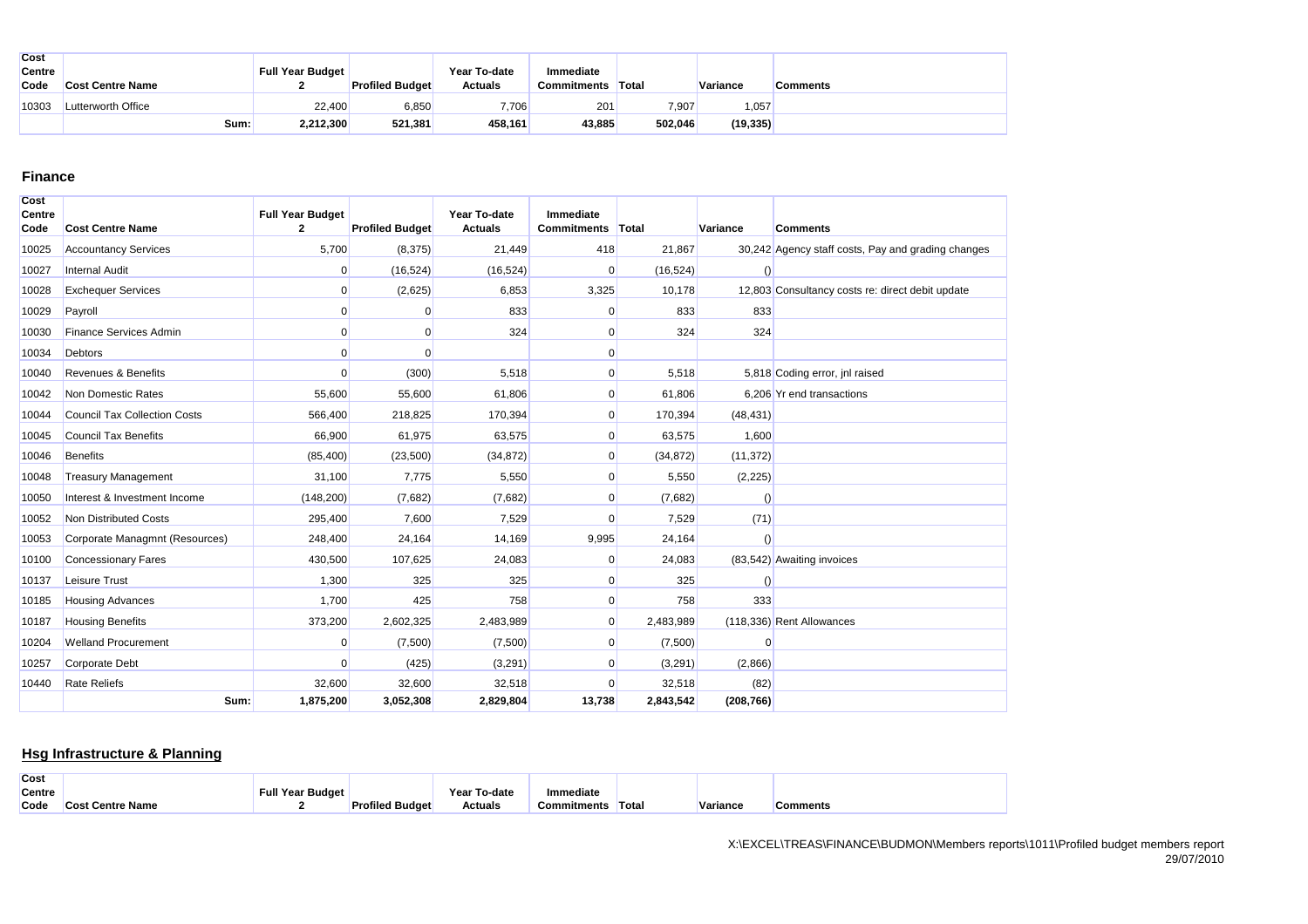| <b>Cost</b>   |                          |                         |                        |                |             |        |          |          |
|---------------|--------------------------|-------------------------|------------------------|----------------|-------------|--------|----------|----------|
| <b>Centre</b> |                          | <b>Full Year Budget</b> |                        | Year To-date   | Immediate   |        |          |          |
| Code          | <b>Cost Centre Name</b>  |                         | <b>Profiled Budget</b> | <b>Actuals</b> | Commitments | 'Total | Variance | Comments |
| 10002         | - Rural Transport<br>Ltp | ,400                    | 350                    | 350            |             | 350    |          |          |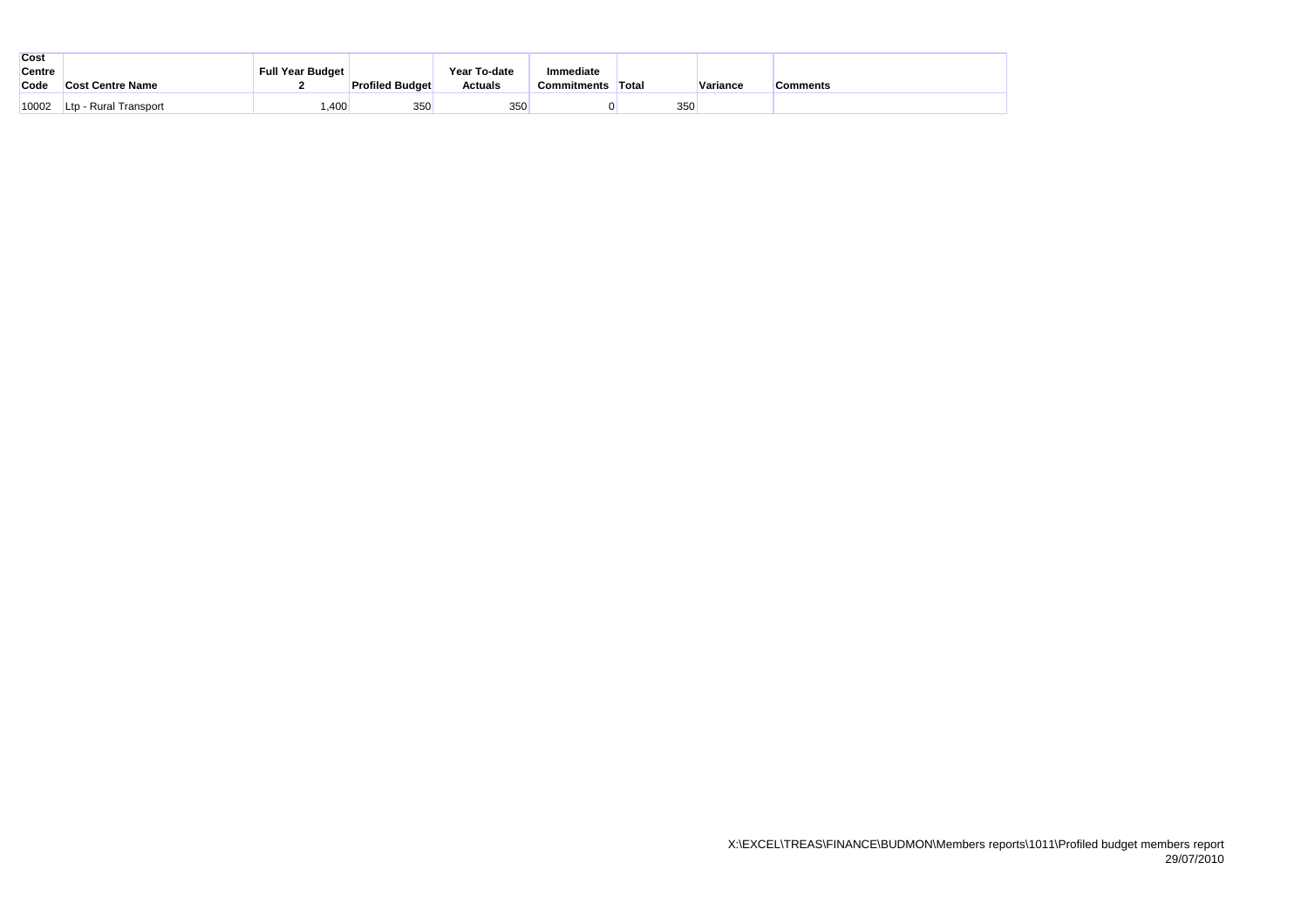| Cost<br>Centre |                                      | <b>Full Year Budget</b> |                        | Year To-date   | Immediate          |          |          |                                                  |
|----------------|--------------------------------------|-------------------------|------------------------|----------------|--------------------|----------|----------|--------------------------------------------------|
| Code           | <b>Cost Centre Name</b>              | 2                       | <b>Profiled Budget</b> | <b>Actuals</b> | <b>Commitments</b> | Total    | Variance | <b>Comments</b>                                  |
| 10007          | <b>External Funding-Rural Issues</b> | 40,200                  | 10,050                 | 10,050         | $\Omega$           | 10,050   |          |                                                  |
| 10009          | Section 106 Agreements               | 219,500                 | 54,875                 | 56,875         | $\Omega$           | 56,875   | 2,000    |                                                  |
| 10010          | <b>Development Control</b>           | 336,400                 | 80,975                 | 76,384         | 1,027              | 77,411   | (3, 564) |                                                  |
| 10011          | <b>Building Control</b>              | 196,300                 | 49,075                 | 45,793         | $\Omega$           | 45,793   | (3,282)  |                                                  |
| 10012          | Policy                               | 152,800                 | 38,200                 | 36,570         | 170                | 36,740   | (1,460)  |                                                  |
| 10013          | Env Enhancemnts/Conservtn            | 15,300                  | 2,875                  | (3, 100)       | 0                  | (3, 100) | (5, 975) |                                                  |
| 10016          | Archaeological & Ecolog Advice       | 29,000                  | 6,950                  | 950            | $\Omega$           | 950      |          | (6,000) Awaiting Invoices                        |
| 10105          | Welland On Wheels                    | $\Omega$                |                        | $\Omega$       |                    |          |          |                                                  |
| 10112          | <b>Local Development Framework</b>   | 115,900                 | 28,125                 | 30,542         | 8,608              | 39,149   | 11,024   |                                                  |
| 10190          | <b>Housing Strategy</b>              | 81,000                  | 19,625                 | 21,436         | $\Omega$           | 21,436   | 1,811    |                                                  |
| 10201          | Harborough Homesearch                | 119,300                 | 29,825                 | 62,447         | 914                | 63,362   |          | 33,537 Joint Financing Contribution invoices o/s |
|                |                                      |                         |                        |                |                    |          |          | Mobile phone charge not valid - emailed Peter    |
| 10254          | <b>Eco Town Project</b>              | $\Omega$                |                        | 11             | 0                  | 11       |          | 11 Rowbotham to ensure this is disconnected      |
| 10256          | Housing/Planning Strategic Dir       | $\Omega$                | (50)                   | 58,983         | $\Omega$           | 58,983   |          | 59,033 £44k LCC funding has now been received    |
|                | Sum:                                 | 1,307,100               | 320,875                | 397,291        | 10,719             | 408,010  | 87,135   |                                                  |

# **Environmental Service Delivery**

| <b>Cost</b><br><b>Centre</b> |                                | <b>Full Year Budget</b> |                        | Year To-date   | Immediate          |              |          |                                                                                                         |
|------------------------------|--------------------------------|-------------------------|------------------------|----------------|--------------------|--------------|----------|---------------------------------------------------------------------------------------------------------|
| Code                         | <b>Cost Centre Name</b>        | $\mathbf{2}$            | <b>Profiled Budget</b> | <b>Actuals</b> | <b>Commitments</b> | <b>Total</b> | Variance | <b>Comments</b>                                                                                         |
| 10055                        | <b>Market Hall</b>             | 2,600                   | 7,200                  | 321            | 3,873              | 4,194        | (3,006)  |                                                                                                         |
| 10065                        | <b>British Farmers Market</b>  | (4,400)                 | (1,100)                | (1, 137)       | $\Omega$           | (1, 137)     | (37)     |                                                                                                         |
| 10080                        | Engineers/Facilities/Grnd Mtce | (12,800)                | 4,350                  | 12,078         | $\Omega$           | 12,078       |          | E7k (net) redundancy pay. Includes $E(17)k$<br>7.728 budget reduction re identified savings             |
| 10081                        | Quick Response Team            | 20,300                  | 4,300                  | 5,084          | 70                 | 5,154        | 854      |                                                                                                         |
| 10082                        | <b>Abandoned Vehicles</b>      | 18,800                  | 4,700                  | 4,190          | $\Omega$           | 4,190        | (510)    |                                                                                                         |
| 10085                        | <b>Highways Partnership</b>    | 0                       |                        | 307            |                    | 307          | 307      |                                                                                                         |
| 10086                        | Bus Station - Mkt Harborough   | 5,400                   | 1,350                  | 126            |                    | 126          | (1,224)  |                                                                                                         |
| 10088                        | <b>Street Cleaning</b>         | 940,900                 | 842,475                | 161,637        | 677,850            | 839,487      | (2,988)  |                                                                                                         |
| 10089                        | <b>Street Furniture Etc</b>    | 39,900                  | 9,675                  | 7,566          | 400                | 7,966        | (1,709)  |                                                                                                         |
| 10096                        | Car Park Maintenance           | (242, 100)              | (57, 625)              | (53, 183)      | 13,600             | (39, 583)    |          | £8k New tarriff signage, £3k parking tickets bulk<br>18,042 order, £6k outstanding pre CPE debtors.     |
| 10109                        | <b>Settling Rooms</b>          | 17,600                  | 3,175                  | 3,181          | 1,206              | 4,387        | 1,212    |                                                                                                         |
| 10115                        | <b>Public Conveniences</b>     | 33,800                  | 11,275                 | 15,514         | 515                | 16,029       |          | Approved budget reduction re toilet closure<br>4,754 needs re-profiling.                                |
| 10116                        | <b>Bushby Service Point</b>    | 7,300                   | 5,700                  | 6,567          | 21                 | 6,588        |          | Includes £(14)k budget reduction re identified<br>888 savings. MBr believes savings will only be £(7)k. |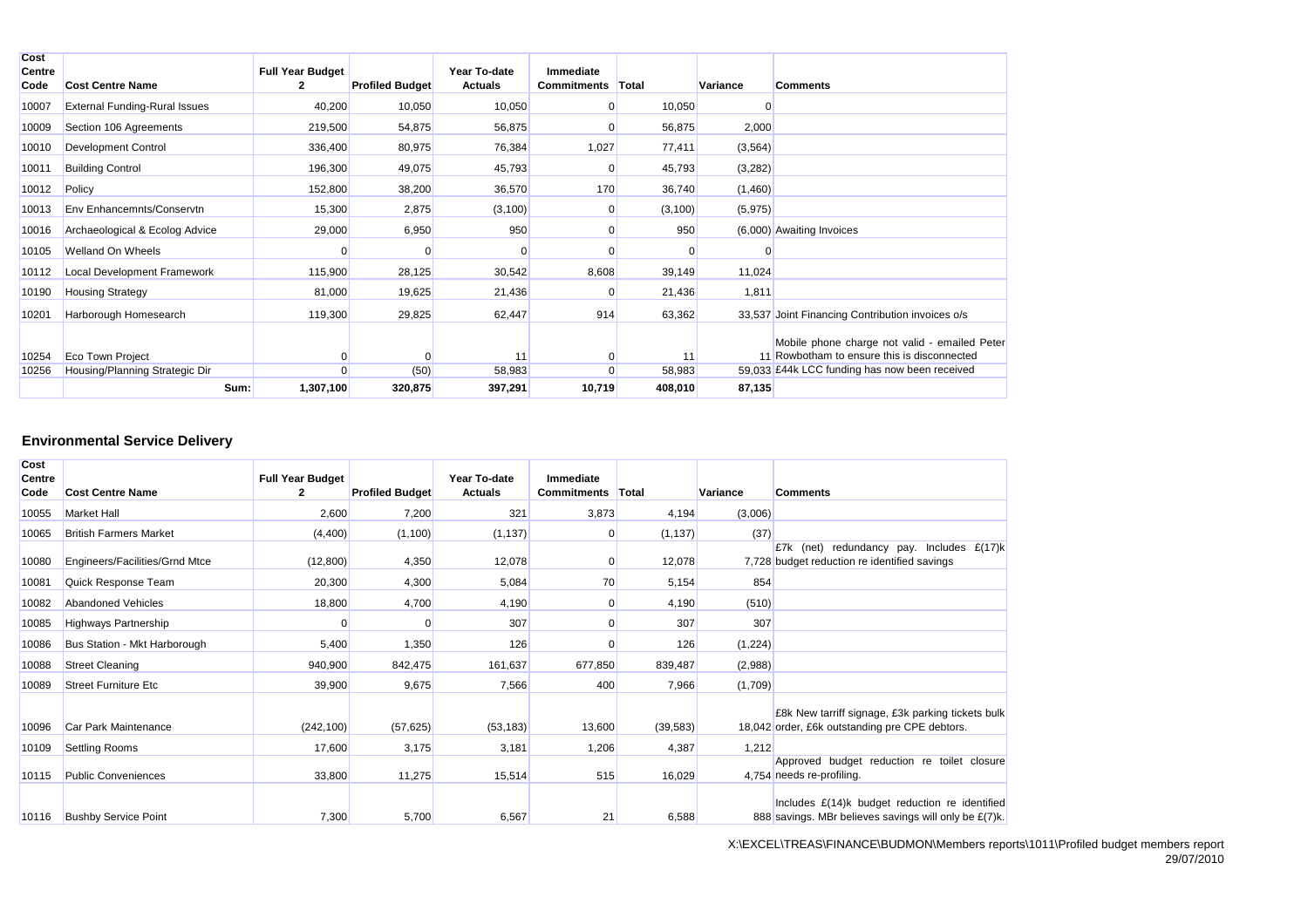| <b>Cost</b>           |                                       |                                           |                        |                                |                                 |            |          |                                                                                                                                                    |
|-----------------------|---------------------------------------|-------------------------------------------|------------------------|--------------------------------|---------------------------------|------------|----------|----------------------------------------------------------------------------------------------------------------------------------------------------|
| <b>Centre</b><br>Code | <b>Cost Centre Name</b>               | <b>Full Year Budget</b><br>$\overline{2}$ | <b>Profiled Budget</b> | Year To-date<br><b>Actuals</b> | Immediate<br><b>Commitments</b> | Total      | Variance | <b>Comments</b>                                                                                                                                    |
| 10125                 | Open Spaces & Amenity Areas           | 220,900                                   | 199,700                | 62,414                         | 154,880                         | 217,294    |          | 17,594 Checking contract against budget profile                                                                                                    |
|                       |                                       |                                           |                        |                                |                                 |            |          |                                                                                                                                                    |
| 10140                 | Allotments                            | 16.600                                    | 5.275                  | 3,543                          | 1.337                           | 4.880      | (395)    |                                                                                                                                                    |
| 10145                 | Special Expense - Thurnby             | 59,700                                    | 17,725                 | 7,533                          | 12,117                          | 19,650     |          | 1.925 Checking contract against budget profile                                                                                                     |
| 10146                 | <b>Great Bowden Recreation Ground</b> | 3,200                                     | $\Omega$               | 0                              | $\Omega$                        | $\Omega$   | $\Omega$ |                                                                                                                                                    |
| 10147                 | Special Expense - Market Harbo        | 465,900                                   | 295,400                | 78,014                         | 234,556                         | 312,570    |          | 17.170 Checking contract against budget profile                                                                                                    |
| 10148                 | Special Expense - Lutterworth         | 50,900                                    | 25,525                 | 10,180                         | 17,552                          | 27,732     |          | 2,207 Checking contract against budget profile                                                                                                     |
| 10159                 | <b>Trade Refuse</b>                   | 26,500                                    | (304, 450)             | (388, 612)                     | 136,418                         | (252, 194) |          | £65k reduced income due to contracts lost.<br>52.256 £(14)k reduction in disposal charges.                                                         |
| 10160                 | Waste Management                      | 0                                         | 4,950                  | (4,500)                        | 4,604                           | 104        |          | (4,846) Vacant post - Participation Officer                                                                                                        |
| 10161                 | <b>Residual Waste Collections</b>     | 806,600                                   | 684,725                | 146,130                        | 536,982                         | 683,112    | (1,613)  |                                                                                                                                                    |
| 10162                 | <b>Recycling Collections</b>          | 1,168,100                                 | 1.746.410              | 176,242                        | 1,543,599                       | 1,719,841  |          | $E(26)$ k<br>Food<br>collections<br>waste<br>re<br>not<br>commencing till May. Includes £(35)k budget<br>(26,569) reduction re identified savings. |
| 10163                 | Cemeteries & Burial Grounds           | 145,300                                   | 100,300                | 42.006                         | 70,593                          | 112,599    |          | Checking contract against budget profile, £6k re<br>12,299 memorial safety program (re profiling required).                                        |
| 10164                 | <b>Closed Churchyards</b>             | 47,900                                    | 32,525                 | 11,691                         | 22,798                          | 34,489     |          | 1,964 Checking contract against budget profile                                                                                                     |
| 10170                 | Flood Prevent & Land Drainage         | 39,000                                    | 9,750                  | 7,234                          | 200                             | 7,434      | (2,316)  |                                                                                                                                                    |
| 10171                 | Drainage Probs/Pail Closet Em         | 5,800                                     | 1,450                  | 350                            | 560                             | 910        | (540)    |                                                                                                                                                    |
| 10196                 | Garages                               | 7,000                                     | (9,000)                | (12, 801)                      | 200                             | (12,601)   | (3,601)  |                                                                                                                                                    |
| 10197                 | <b>External Grounds Maintenance</b>   | 12,800                                    | 43,700                 | 2,428                          | 54,652                          | 57,080     |          | $E(15)$ k re<br>Seven<br>Locks recharge<br>1st gtr<br>13,380 outstanding.                                                                          |
|                       | Sum:                                  | 3,903,500                                 | 3,689,460              | 304,103                        | 3,488,583                       | 3,792,686  | 103,226  |                                                                                                                                                    |

# **Comm. Eng Cohesion & Wellbeing**

| Cost<br><b>Centre</b> |                                  | <b>Full Year Budget</b> |                        | Year To-date   | Immediate   |           |          |                                                                                                  |
|-----------------------|----------------------------------|-------------------------|------------------------|----------------|-------------|-----------|----------|--------------------------------------------------------------------------------------------------|
| Code                  | <b>Cost Centre Name</b>          |                         | <b>Profiled Budget</b> | <b>Actuals</b> | Commitments | Total     | Variance | <b>Comments</b>                                                                                  |
| 10017                 | Special Expss - Harb In Bloom    | 17,900                  | (1, 381)               | (5,211)        | 3,830       | (1, 381)  |          |                                                                                                  |
| 10043                 | Harborough Improvement Team      | 20,300                  | 5,000                  | 23,830         | 2,969       | 26,799    |          | 21,799 Income allocated at year end                                                              |
| 10076                 | <b>Grants To External Bodies</b> | 132,400                 | 33,100                 | 29,582         |             | 29,582    | (3, 518) |                                                                                                  |
| 10077                 | <b>Advice To Parishes</b>        | 21,800                  | 5,450                  | 5,250          |             | 5,250     | (200)    |                                                                                                  |
| 10099                 | Local Strategic Partnership      | 8,500                   | 2,050                  | (97, 925)      |             | (97, 925) |          | (99,975) Income from the Rural Forums received                                                   |
| 10120                 | Leisure Services                 | (9,900)                 | 1,125                  | 11,431         |             | 11,431    |          | Homestart first Qtr paid, income not yet<br>10,306 received & P&G salary adj needed              |
| 10122                 | <b>Physical Activity</b>         | 5,600                   | 1,400                  | 2,232          | 2,358       | 4,590     |          | 3,190 External funding to be credited                                                            |
| 10123                 | <b>Arts Development</b>          | 62,800                  | 15,950                 | 11,200         | 2,000       | 13,200    | (2,750)  |                                                                                                  |
| 10124                 | <b>Recreation Development</b>    | 94,400                  | 23,600                 | 21,868         | 691         | 22,559    | (1,041)  |                                                                                                  |
| 10127                 | Harborough Leisure Centre        | 329,500                 | 9,700                  | 9,700          |             | 9,700     |          |                                                                                                  |
| 10128                 | <b>Recreation Strategy</b>       | 58,700                  | 8,275                  | 7,024          | 8,604       | 15,628    |          | Road maintenance<br>Essential<br>some to be<br>$\sim$<br>7,353 recovered from other leaseholders |
| 10131                 | Harborough Museum                | 134,600                 | 37,750                 | 40,669         |             | 40,669    |          | 2.919 P&G salary adj to be done                                                                  |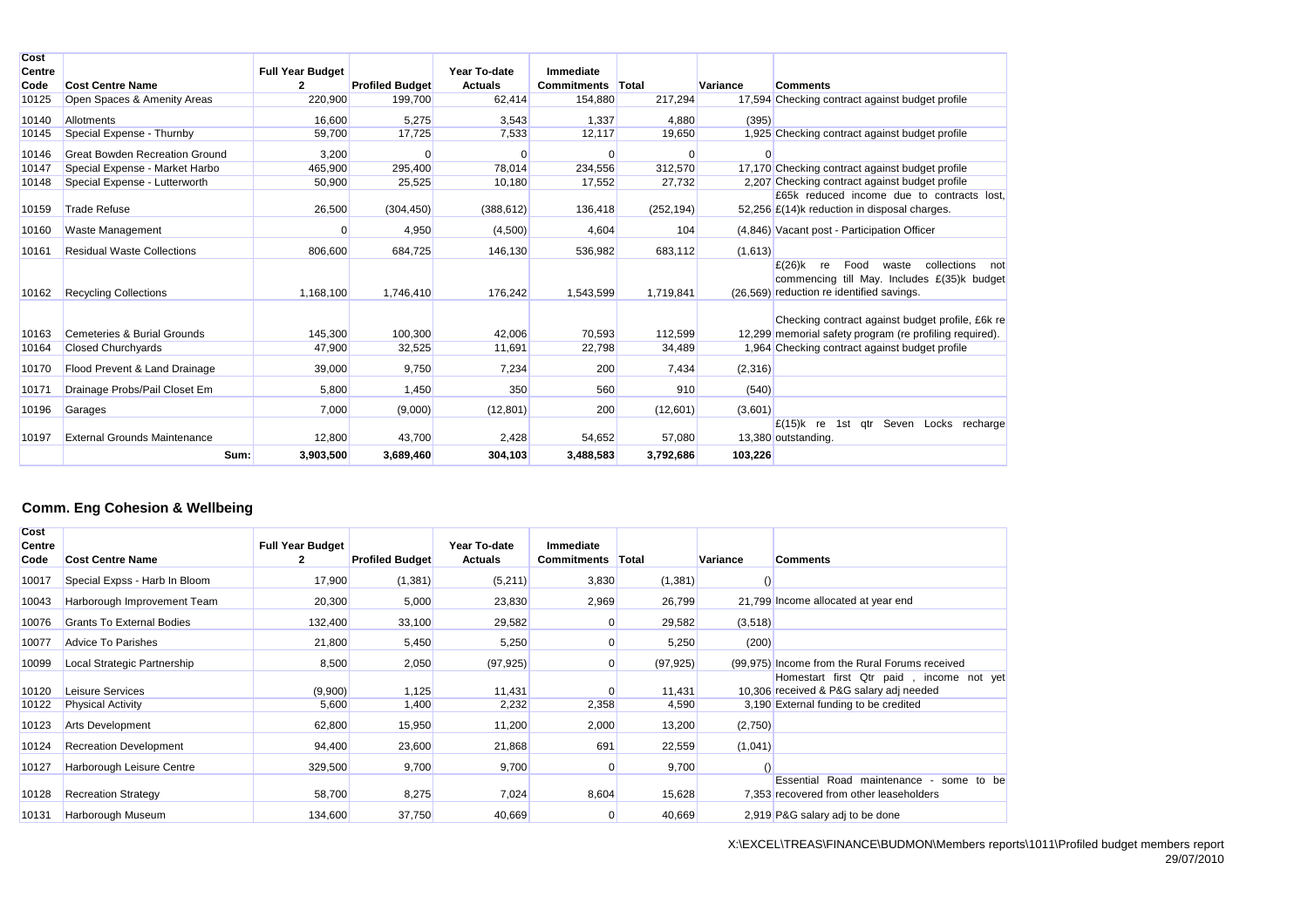| Cost<br><b>Centre</b> |                                  | <b>Full Year Budget</b> |                        | Year To-date   | Immediate   |              |           |                                                                           |
|-----------------------|----------------------------------|-------------------------|------------------------|----------------|-------------|--------------|-----------|---------------------------------------------------------------------------|
| Code                  | <b>Cost Centre Name</b>          |                         | <b>Profiled Budget</b> | <b>Actuals</b> | Commitments | <b>Total</b> | Variance  | <b>Comments</b>                                                           |
| 10135                 | Lutterworth Sports Centre        | 317,200                 | 41,875                 | 27,002         |             | 27,002       |           | $(14,873)$ No comment                                                     |
| 10136                 | <b>Childrens Initiatives</b>     | 82,100                  | 20,525                 | 5,223          | 1,995       | 7,218        |           | $(13,307)$ No comment                                                     |
| 10138                 | <b>Childrens Centres</b>         | $\Omega$                |                        | 59,053         |             | 59,053       |           | All externally funded - LCC sent £97k w/c 6th<br>59,053 July 2010 1st Qtr |
| 10141                 | Supp People In Rural Europe      | 63,300                  | 26,178                 | 26,178         |             | 26,178       |           |                                                                           |
| 10149                 | <b>Play Partnership</b>          | 7,300                   | 1,725                  | (31)           | 1,400       | 1,369        |           | (356) No comment                                                          |
| 10174                 | Health & Well-Being Forum        | 9,600                   | 2,400                  | 2,399          |             | 2,399        | (1)       |                                                                           |
| 10175                 | Pest/Dog Services                | 92,000                  | 23,000                 | 21,530         |             | 21,530       | (1,470)   |                                                                           |
| 10176                 | <b>B/Astley Improvement Team</b> | 30,700                  | 6,675                  | 6,050          |             | 6,050        |           | $(625)$ No comment                                                        |
| 10177                 | Lutterworth Improvement Team     | 10,600                  | 1,400                  | 1,550          |             | 1,550        |           | 150 No comment                                                            |
| 10179                 | Flat 51 Eden Ct. Adam & Eve St   | 6,500                   | 1,075                  | 2,799          |             | 2,799        | 1,724     |                                                                           |
| 10188                 | <b>Homelessness</b>              | 206,500                 | (65,006)               | (66, 472)      | 1,466       | (65,006)     |           |                                                                           |
| 10315                 | S & M Special - Hostel           | 36,200                  | 8,400                  | 7,322          |             | 7,322        | (1,078)   |                                                                           |
| 10316                 | Temporary Accommodation - Slh    |                         |                        | (10, 295)      |             | (10, 295)    |           | (10,295) Reserved creditors, awaiting invoices                            |
|                       | Sum:                             | 1,738,600               | 210,266                | 141,959        | 25,313      | 167,272      | (42, 994) |                                                                           |

# **Comm Safety & Enforcement**

| Cost<br>Centre |                               | <b>Full Year Budget</b> |                        | Year To-date   | Immediate          |          |                 |                 |
|----------------|-------------------------------|-------------------------|------------------------|----------------|--------------------|----------|-----------------|-----------------|
| Code           | <b>Cost Centre Name</b>       | $\overline{2}$          | <b>Profiled Budget</b> | <b>Actuals</b> | <b>Commitments</b> | Total    | <b>Variance</b> | <b>Comments</b> |
| 10084          | Enforcement                   | 117,100                 | 29,000                 | 25,498         | $\Omega$           | 25,498   | (3,502)         |                 |
| 10101          | Hackney Carriage Licencing    | 15,000                  | 3,750                  | 5,559          | 714                | 6,273    | 2,523           |                 |
| 10117          | On Street C.P.E               | (4,700)                 |                        | (587)          | 587                |          | ∩               |                 |
| 10118          | Car Parks Administration      | 0                       | (250)                  | 1,690          | 0                  | 1,690    | 1,940           |                 |
| 10119          | Off Street C.P.E.             | 56,900                  | 13,250                 | 11,330         | 391                | 11,721   | (1,529)         |                 |
| 10121          | Safer Communities Laa Fund    | 5,900                   | (3,848)                | (12, 146)      | 8,298              | (3,848)  |                 |                 |
| 10150          | <b>Environmental Health</b>   | (13,000)                | (1,350)                | (6, 317)       | 207                | (6, 110) | (4,760)         |                 |
| 10151          | <b>Planning Enforcement</b>   | 154,700                 | 36,900                 | 31,878         | 0                  | 31,878   | (5,022)         |                 |
| 10154          | Licences                      | (10, 500)               | (2,625)                | 5,240          | $\Omega$           | 5,240    | 7,865           |                 |
| 10155          | <b>Health Services</b>        | 426,000                 | 101,500                | 96,082         | 153                | 96,235   | (5,265)         |                 |
| 10157          | <b>Private Sector Housing</b> | 30,200                  | 7,550                  | 7,550          | $\Omega$           | 7,550    |                 |                 |
| 10167          | Cctv                          | 93,300                  | 17,575                 | 22,724         | $\Omega$           | 22,724   | 5,149           |                 |
| 10168          | <b>Community Safety</b>       | 113,300                 | 32,550                 | 30,935         | 220                | 31,155   | (1, 395)        |                 |
| 10173          | Licensing Team                | (100)                   | (500)                  | 4,032          | 0                  | 4,032    | 4,532           |                 |
| 10180          | <b>Improvement Grants</b>     | 493,900                 | 18,225                 | 18,225         | $\Omega$           | 18,225   | $\Omega$        |                 |
| 10181          | Home Improvement Agency       | 51,500                  | 12,875                 | 10,375         | $\overline{0}$     | 10,375   | (2,500)         |                 |